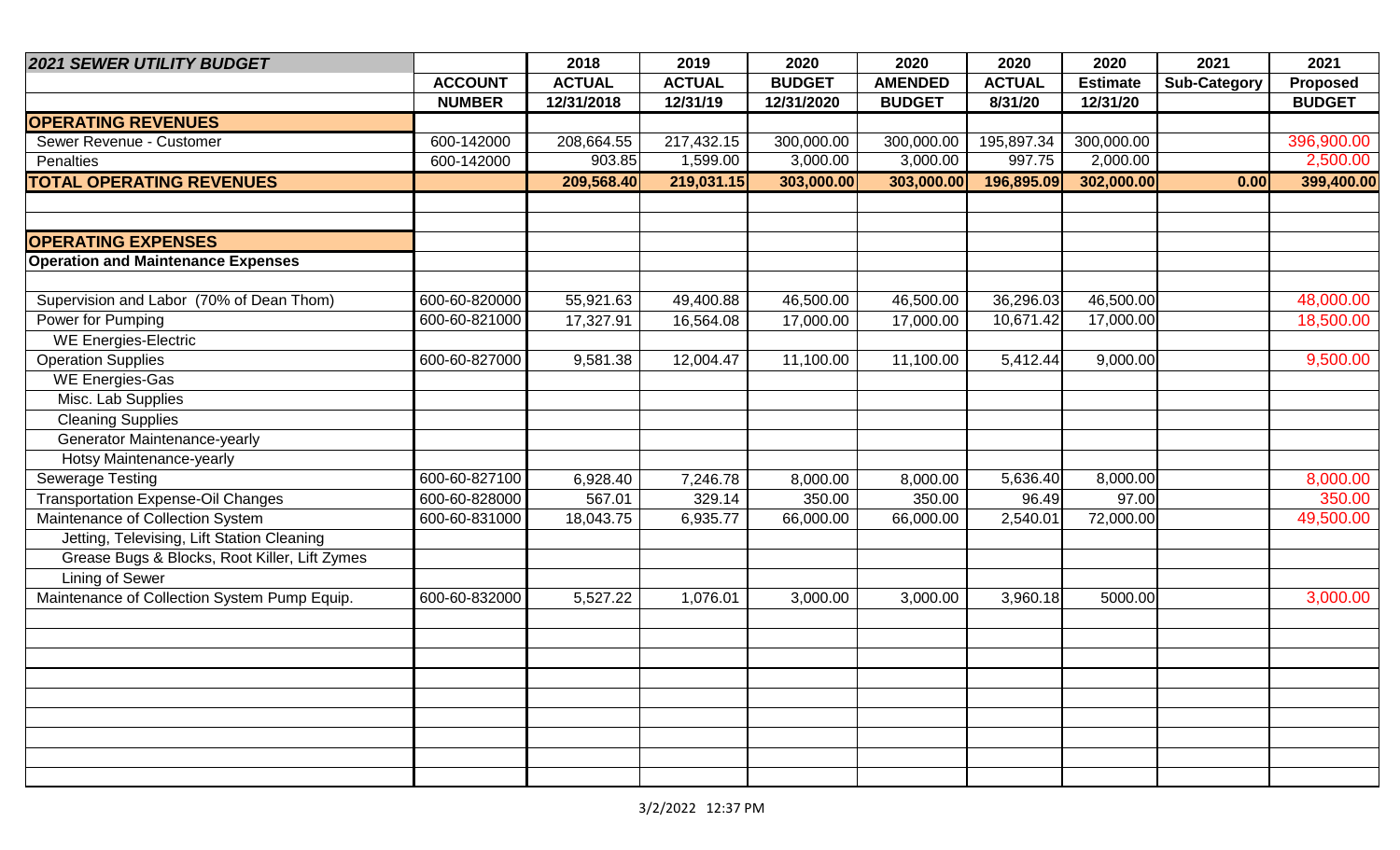| <b>2021 SEWER UTILITY BUDGET</b>                     |                | 2018          | 2019          | 2020          | 2020           | 2020          | 2020                      | 2021                | 2021          |
|------------------------------------------------------|----------------|---------------|---------------|---------------|----------------|---------------|---------------------------|---------------------|---------------|
|                                                      | <b>ACCOUNT</b> | <b>ACTUAL</b> | <b>ACTUAL</b> | <b>BUDGET</b> | <b>AMENDED</b> | <b>ACTUAL</b> | <b>Estimate</b>           | <b>Sub-Category</b> | Proposed      |
|                                                      | <b>NUMBER</b>  |               |               |               | <b>BUDGET</b>  | 8/31/20       | 12/31/20                  |                     | <b>BUDGET</b> |
| Maintenance of Treatment Plant                       | 600-60-833000  | 6,272.35      | 4,657.21      | 2,000.00      | 2,000.00       | 1,471.00      | 2,000.00                  |                     | 2,500.00      |
| Calibration                                          |                |               |               |               |                |               |                           |                     |               |
|                                                      |                |               |               |               |                |               |                           |                     |               |
| Maintenance of Building and Grounds                  | 600-60-834000  |               | 1,606.50      | 4,500.00      | 4,500.00       | 240.00        | 1,000.00                  |                     | 3,100.00      |
| <b>Lawn Mower Blades</b>                             |                |               |               |               |                |               |                           |                     |               |
| Maintenance                                          |                |               |               |               |                |               |                           |                     |               |
| Lawn Mower with Broom                                |                |               |               |               |                |               |                           |                     |               |
| Office Wages                                         | 600-60-850000  | 13,727.94     | 25,669.22     | 21,600.00     | 21,600.00      | 14,292.63     | 21,600.00                 |                     | 22,100.00     |
| <b>General Office Supplies</b>                       | 600-60-851000  | 6,127.30      | 6,005.36      | 7,430.00      | 7,430.00       | 3,450.64      | 5,500.00                  |                     | 8,190.00      |
| SCADA Telephone & Fax                                |                |               |               |               |                |               |                           |                     |               |
| Charter                                              |                |               |               |               |                |               |                           |                     |               |
| Dalee Water                                          |                |               |               |               |                |               |                           |                     |               |
| <b>Supplies</b>                                      |                |               |               |               |                |               |                           |                     |               |
| <b>Outside Services Employed</b>                     | 600-60-852000  | 24,561.00     | 38,174.32     | 401,584.00    | 401,584.00     | 96,189.15     | 401,584.00                |                     | 281,000.00    |
| <b>BakerTilly-Auditors</b>                           |                |               |               |               |                |               |                           |                     |               |
| Civic System Support-Accounting Software             |                |               |               |               |                |               |                           |                     |               |
| <b>Diggers Hotline</b>                               |                |               |               |               |                |               |                           |                     |               |
| Town & Country Engineering                           |                |               |               |               |                |               |                           |                     |               |
| Cleaning                                             |                |               |               |               |                |               |                           |                     |               |
| Insurance Expense (50% of total See Village Budget)  | 600-60-853000  | 10,284.67     | 8,342.83      | 7,737.00      | 7,737.00       | 3,012.46      | 7,737.00                  |                     | 8,293.00      |
| Pension & Benefits (50% of total See Village Budget) | 600-60-854000  | 18,685.43     | 26,189.73     | 19,500.00     | 19,500.00      | 12,298.14     | 19,500.00                 |                     | 21,200.00     |
| <b>Other General Expenses</b>                        | 600-60-856000  | 2,371.17      | 2,127.86      | 2,300.00      | 2,300.00       | 2,342.47      | 2,343.00                  |                     | 2,300.00      |
| <b>DNR Fees</b>                                      |                |               |               |               |                |               |                           |                     |               |
| Training                                             |                |               |               |               |                |               |                           |                     |               |
| <b>TOTAL OPERATION &amp; MAINT. EXPENSES</b>         |                | 195,927.16    | 206,330.16    | 618,601.00    | 618,601.00     | 197,909.46    | 618,861.00                |                     | 485,533.00    |
| <b>Depreciation Expense</b>                          | 600-60-403000  | 68,232.00     | 68,232.00     | 68,232.00     | 68,232.00      | 0.00          | 68,232.00                 |                     | 68,232.00     |
| Taxes - Social Security & Medicare                   | 600-60-408000  | 4,524.17      | 4,992.06      | 5,300.00      | 5,300.00       | 3,634.74      | 5,300.00                  |                     | 5,800.00      |
| <b>TOTAL DEPRECIATION EXPENSE &amp; TAXES</b>        |                | 72,756.17     | 73,224.06     | 73,532.00     | 73,532.00      | 3,634.74      | 73,532.00                 | 0.00                | 74,032.00     |
|                                                      |                |               |               |               |                |               |                           |                     |               |
| <b>TOTAL OPERATING EXPENSES</b>                      |                | 268,683.33    | 279,554.22    | 692,133.00    | 692,133.00     | 201,544.20    | 692,393.00                | 0.00                | 559,565.00    |
| <b>OPERATING LOSS/PROFIT</b>                         |                | (59, 114.93)  | (60, 523.07)  | (389, 133.00) | (389, 133.00)  |               | $(4,649.11)$ (390,393.00) | 0.00                | (160, 165.00) |
|                                                      |                |               |               |               |                |               |                           |                     |               |
|                                                      |                |               |               |               |                |               |                           |                     |               |
|                                                      |                |               |               |               |                |               |                           |                     |               |